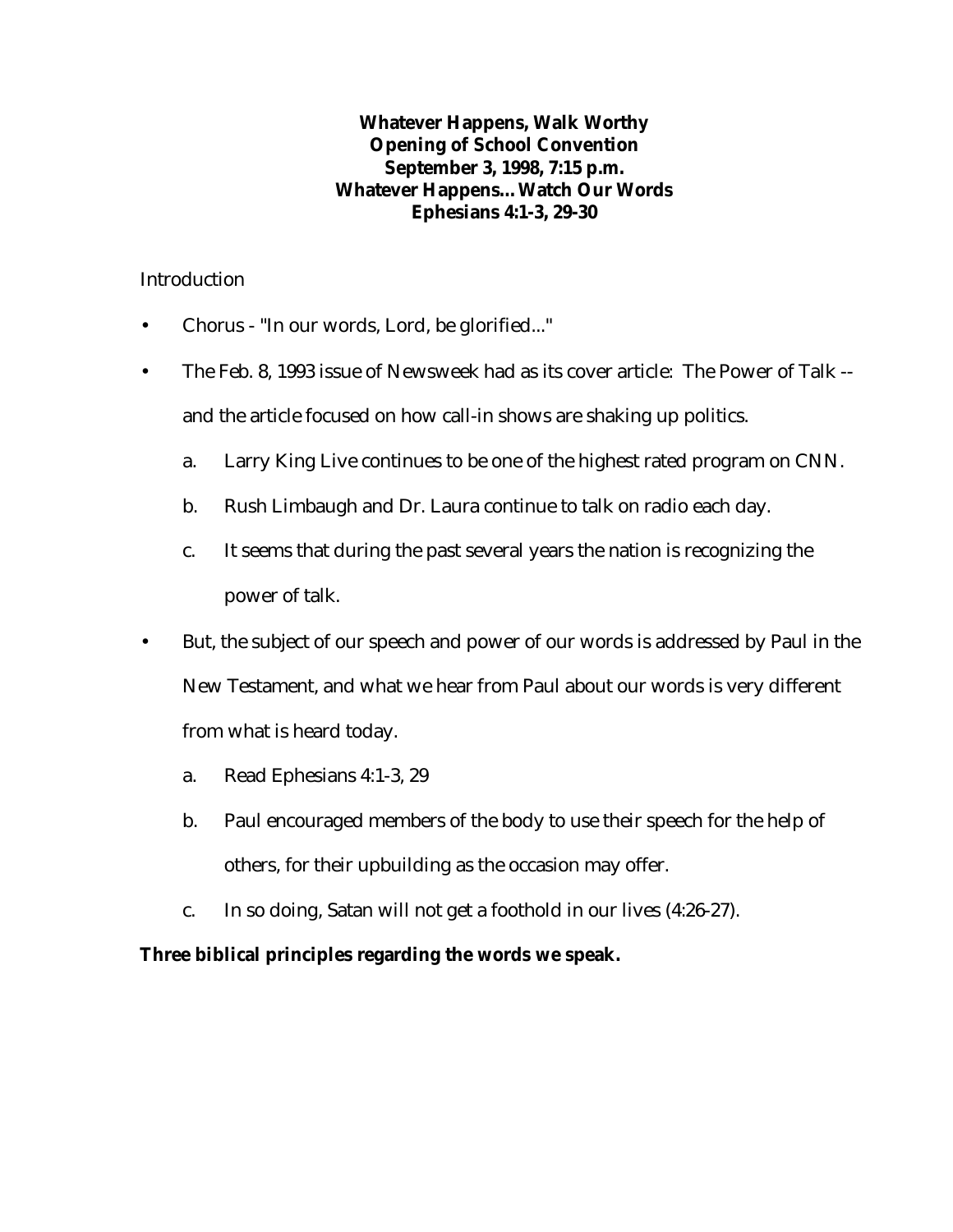#### **I. Principle #1: Our speech should be sacramental (grace giving)**

- A. In the New Testament perspective, dialog is a sacrament.
	- 1. We are to converse with each other within the fellowship in such a way that the words become a vehicle and demonstration of the very grace of God.
	- 2. In all conversation usage of language and subject matter has to be such that the upbuilding and edification is for the purpose of "ministering grace" to the bearer.
- B. For Paul, there is no room for words that degrade another person.
	- 1. "Do not let any corrupt or unwholesome talk come from your mouth."
		- a. corrupt talk is foul talk
		- b. Col. 4:6 "Let your conversation be always full of grace, seasoned with salt..."
- C. In biblical anthropology -- the mouth is representative of the whole body and reveals the whole person.
	- 1. Matt. 12:34 Jesus said, "out of the overflow of the heart, the mouth speaks."
	- 2. Paul -- one's speech reveals the quality of his/her relationship with Christ
- D. We are not talking about a technique, but an attitude
	- 1. I need you (you have gifts and strengths that I don't have to affirm, disciple, correct and upbuild)
	- 2. I love you (you are my brother/sister in Christ)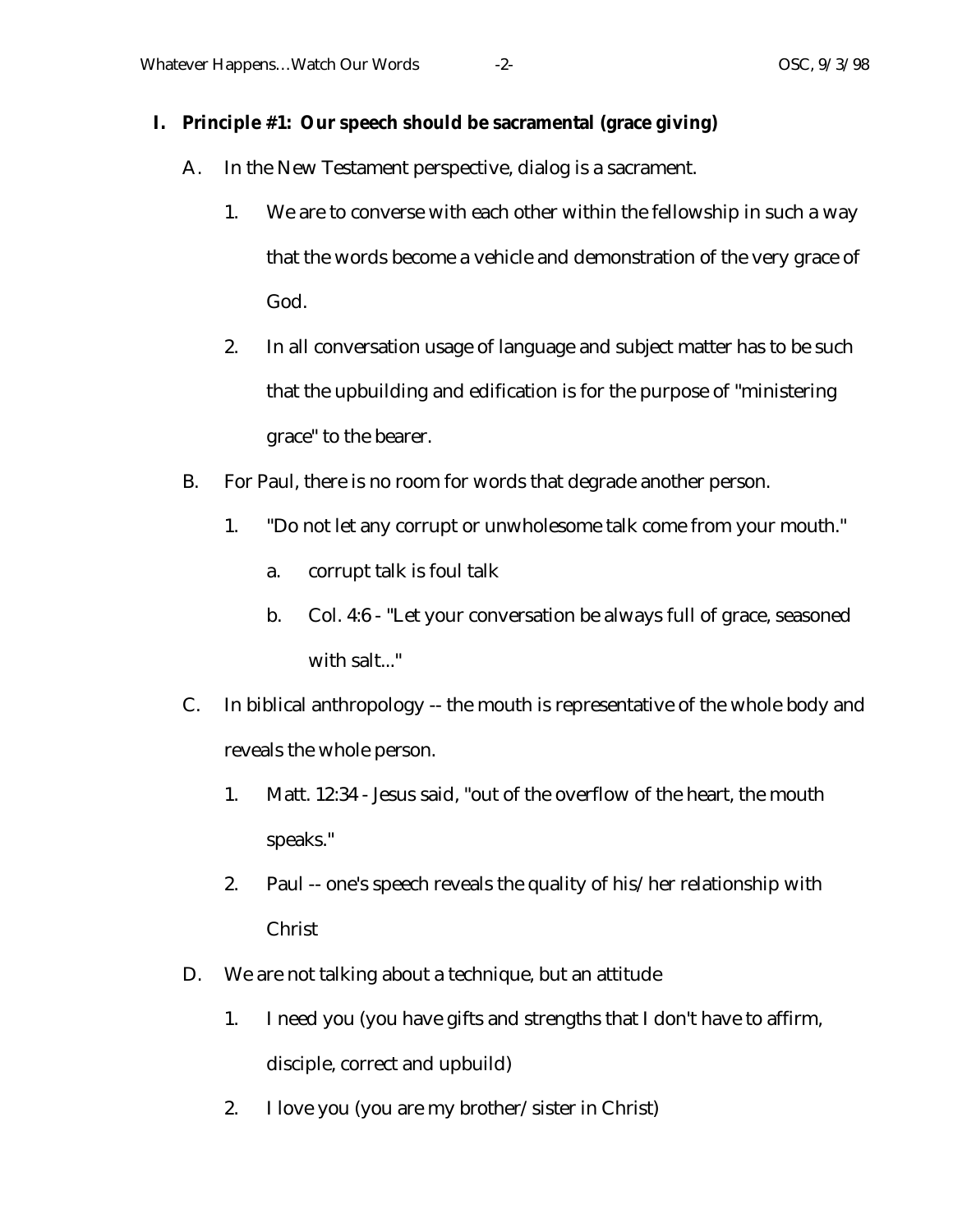- 3. I accept you (you are being changed by Christ as I am being changed)
- 4. I trust you (you desire to serve the same Christ as I)
- 5. I respect you (you are different, yet we are one in Christ)
- 6. I serve you (I want to minister grace to you)

## **. . . an attitude . . .**

- E. It is also a matter of the focus of our words
	- 1. "...only helpful in building others up, according to their needs, that it may benefit those who listen."
	- 2. There must be a focus beyond ourselves, beyond self-serving comments

-- our focus must be on the upbuilding of others.

## **Our speech should be sacramental -- grace giving**

## **II. Principle #2: Our speech can be destructive**

A. Listen to this quote from the book, "The Power to Bless"

"All who have influence and weight with others have the power to bless and

to withhold blessing,

to cause to grow or to wither,

to help or to hinder,

to heal or to hurt."

- B. Do you/Is use some of the following unfair communication techniques?
	- 1. Silence, ignoring, "pouting"
	- 2. Sarcasm and ridicule
	- 3. Unfavorable comparison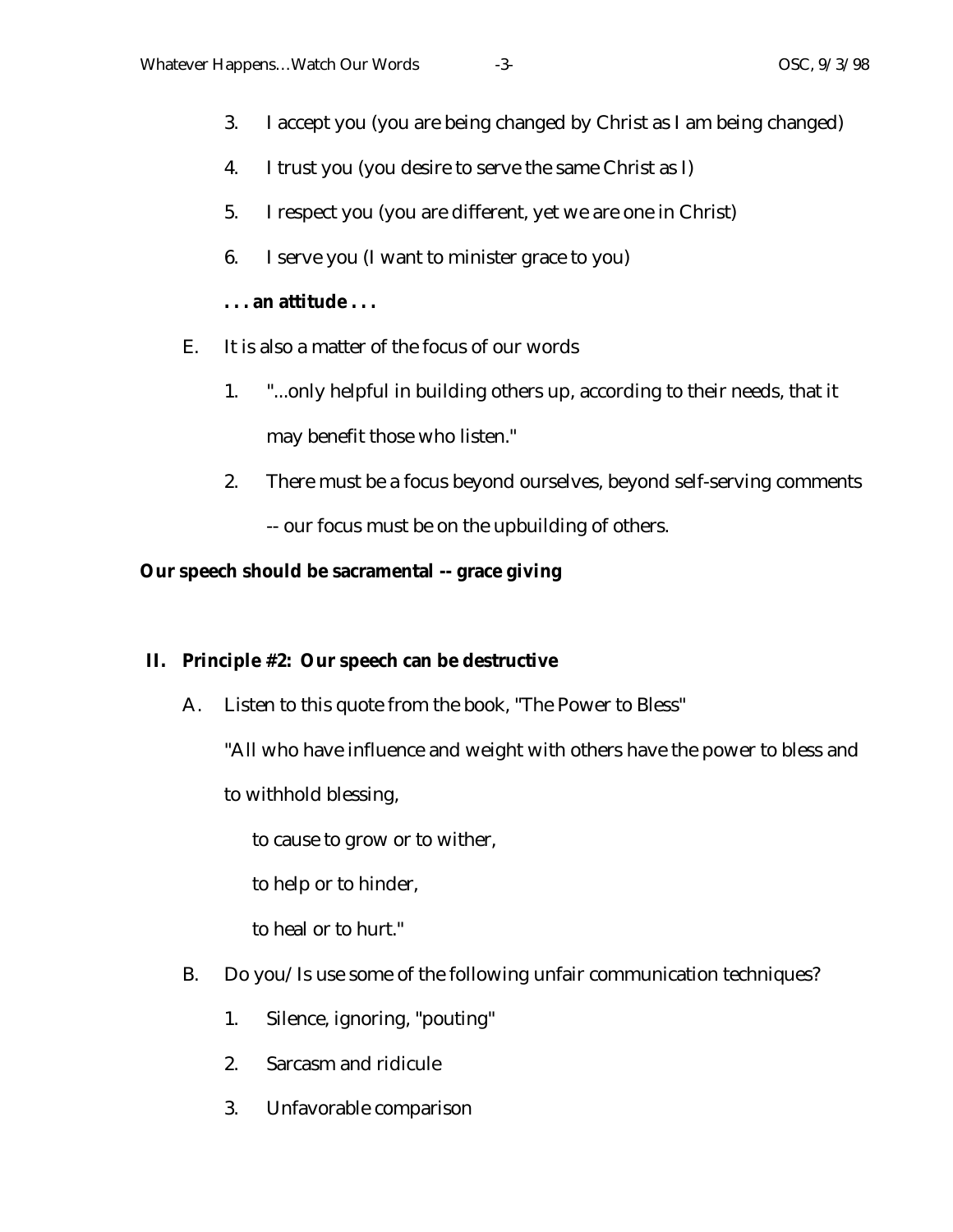- 4. Exposing "dirty linen" in public
- 5. Blaming the person for something which he cannot help or cannot do anything about
- 6. Intimidating, yelling, exploding
- 7. Bragging
- 8. Nagging, whining
- C. Consider these questions regarding the use of our words:
	- 1. Does what I say build up or tear down the other person?
	- 2. Would I say what I am saying directly to the person involved?
	- 3. Do I know all the facts or am I responding on the basis of half-truths or partial facts?
	- 4. Is my response triggered more by emotion than by reason?
	- 5. Is the issue really deserving of the attention and energy I am giving it?
	- 6. Have I tried to accept the feelings of the other person, and understand why the other person feels the way I do?
		- a. Someone has said, "The man beside you is different only until you get to know him."
		- b. Another has said, "If it doesn't make a difference, don't let it make a difference."
- D. Sometimes being emotionally honest requires criticism of another in an appropriate manner
	- 1. For every criticism, however, find 8 reasons to praise the person (we find what we look for)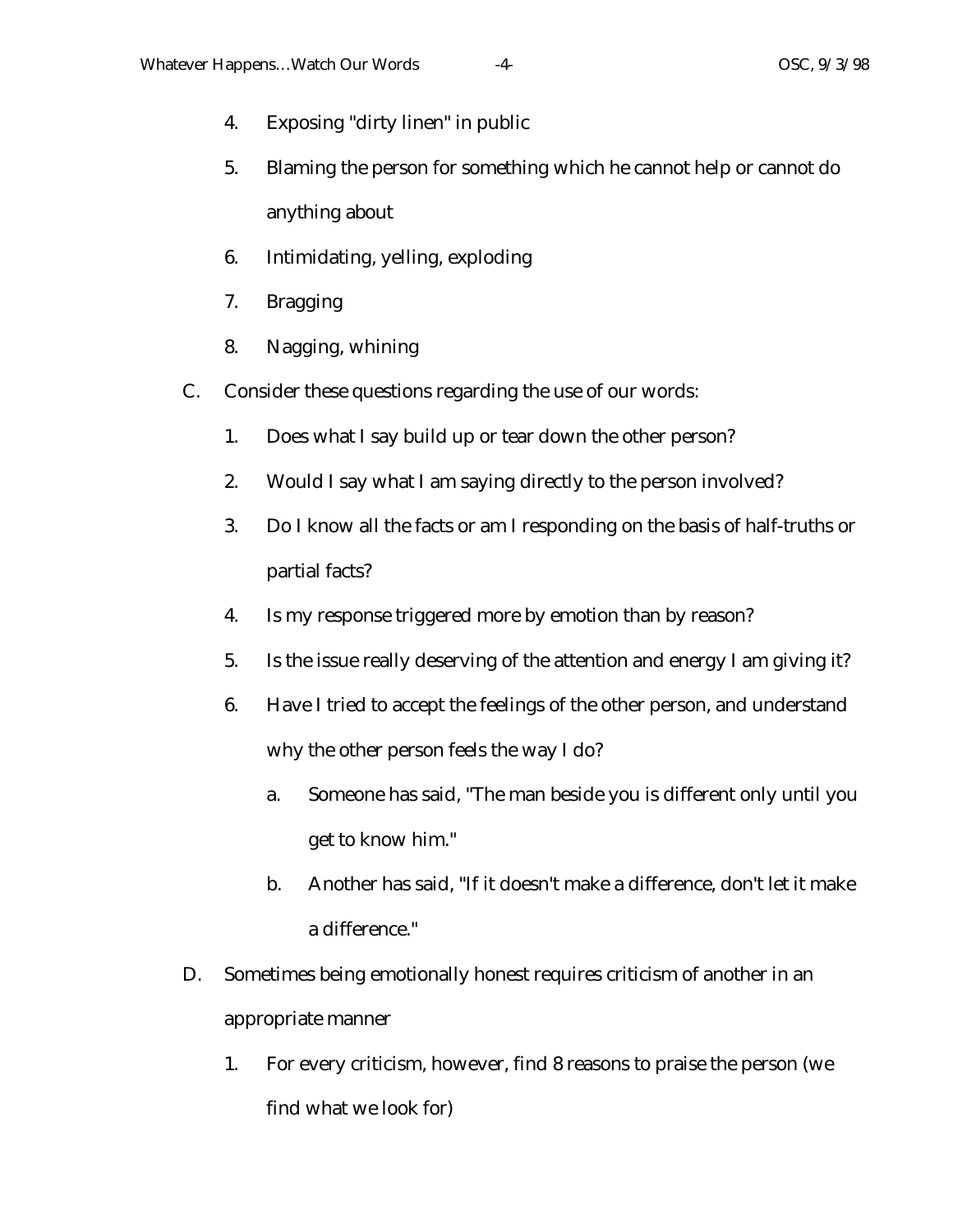2. It cannot be superficial -- it must be honest

Thank you

I appreciate you

You were helpful

You affirmed me

I am grateful for you

E. Review with me Eph. 4:26-27 regarding conflict within the body of Christ

*In your anger do not sin: Do not let the sun go down while you are still angry, and do not give the devil a foothold.*

- 1. Be immediate in dealing with conflict.
- 2. Do not delay… In delaying Satan gets a foothold in our lives.
- 3. Personal illustration: Pastor, forgive me"

# **If we are not careful, our speech can be destructive.**

# **III. Principle #3: Our speech must be devotional (Spirit-inspired)**

- A. Verse 30 -- "And grieve not the Holy Spirit of God"
	- 1. Refers back to verse 29, "Do not let any unwholesome talk…"
	- 2. We grieve God when we tear others down and we don't deal with our conflict in a Christianly way.
	- 3. God is intimately concerned about the speech of His people.
- B. Illustration: Talking Past Each Other

Several summers ago, while visiting friends in a nearby state I had a very vivid dream. For some reason I was in an inner city, somewhere in the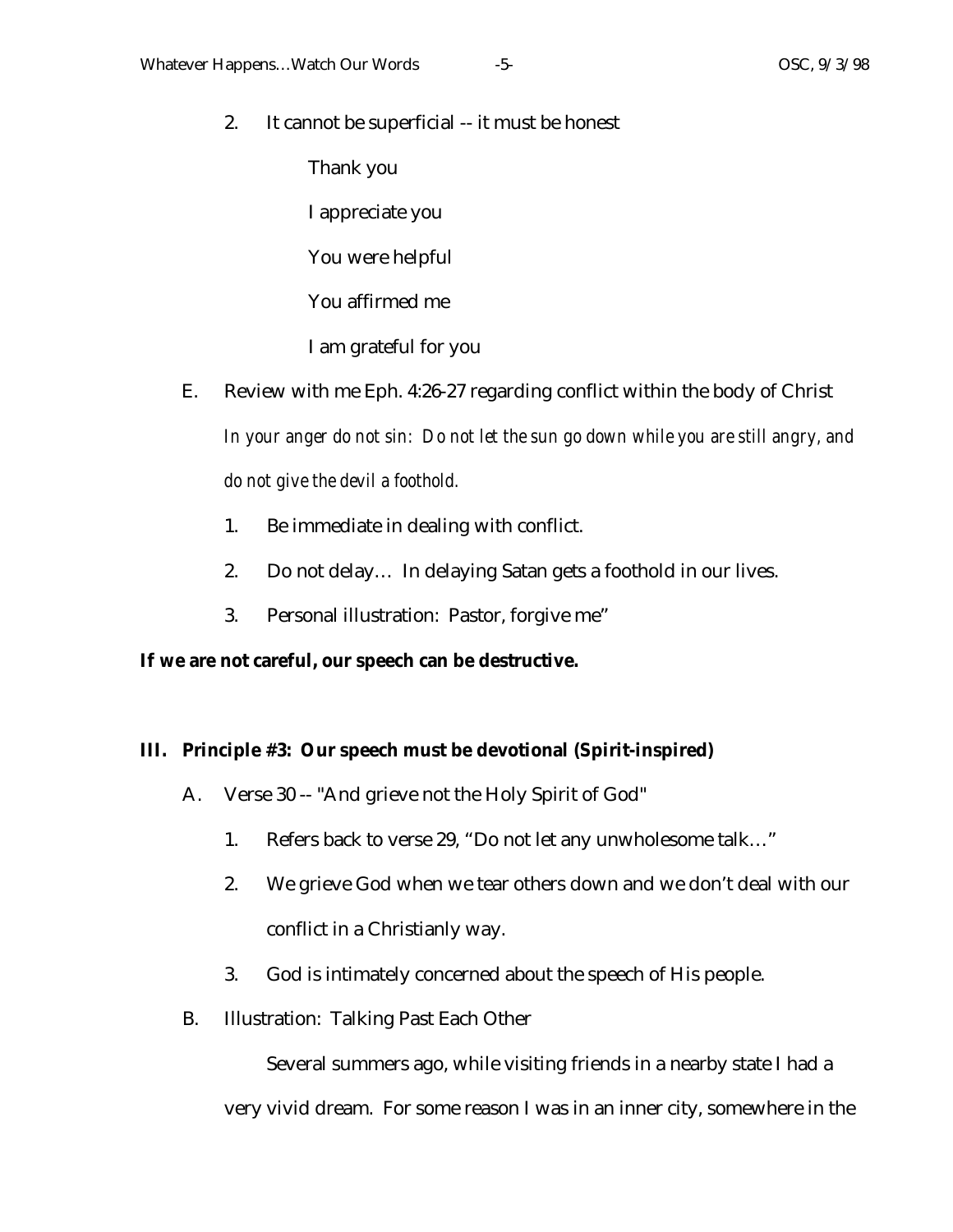United States. I was traveling with a friend, and the two of us had just witnessed a violent argument between two persons in a store. One individual was from the inner city and was selling merchandise to another person who was not from the inner city. For some reason, a violent argument erupted which I witnessed.

I cannot remember the cause of the argument, but I remember the person "from" the inner city saying to the other who was not, "You will never understand, you are not from here."

I remember listening very intently at both sides of the argument and believing parts of what each was saying.

The two people arguing finally separated. I remember being so moved by what I had just experienced that, for some reason, I had the courage to speak to the inner city person who did not leave the scene. I said to him, "I really do not know who is right and who is wrong. I don't know what should be done in this situation." And then I continued, "What bothers me more is that what I have just experienced is a small picture of our society at large. We speak, and argue vehemently from our perspective, always assuming that we are right." But what jolted me out of my dream was a statement I made to him with intense passion, "It seems like you were just talking past one another."

At that moment I awakened from my dream. Literally, my heart was pounding. The time was about 5:45 a.m. I began to think about the dream and its implications. I couldn't get away from the words, "I really don't know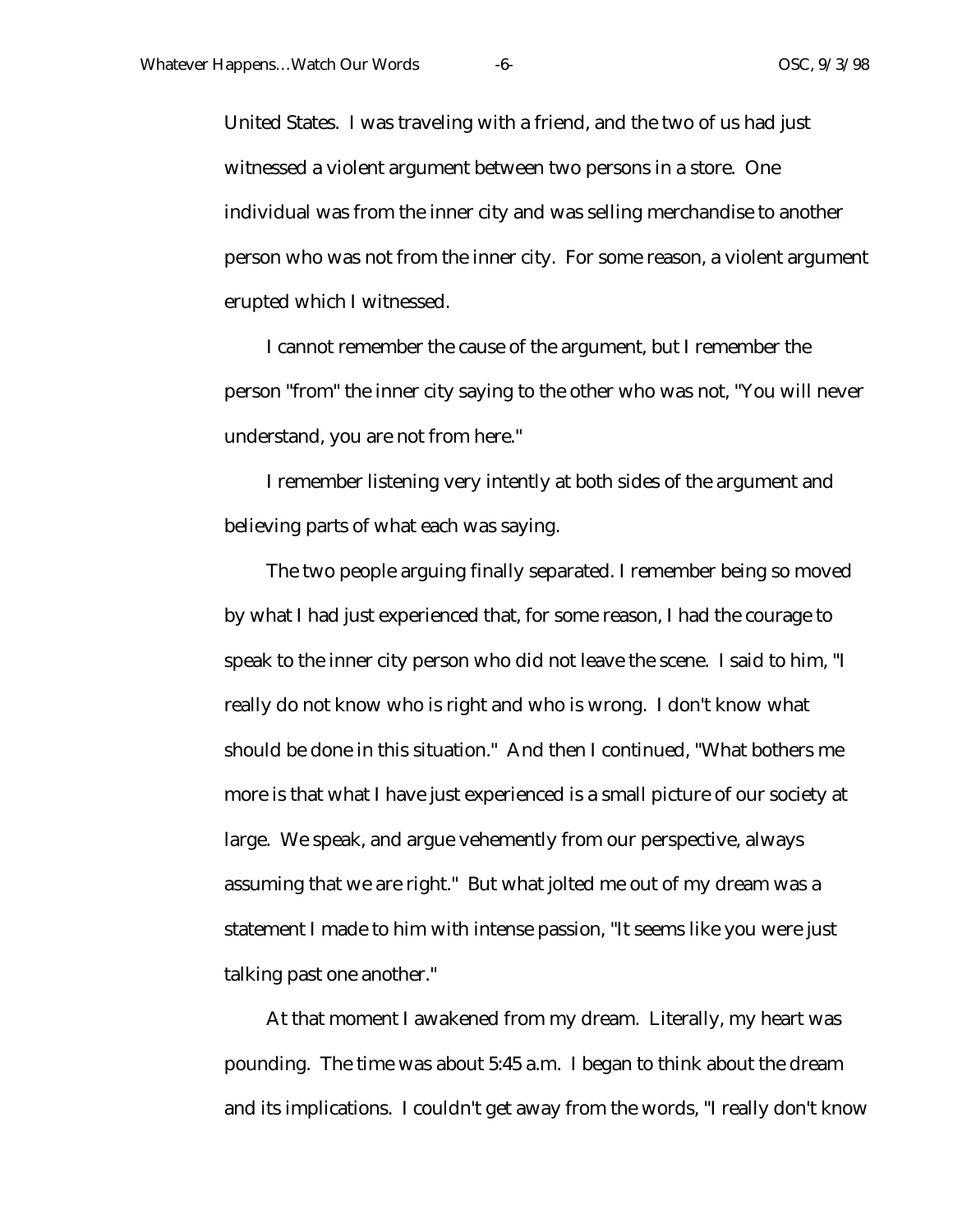who is right or wrong, but it seems like you were talking right past each other."

By this time I was wide awake, and I began to think of the implications of my dream for MVNC. I was so moved and shaken by the dream that I moved out of bed to the next room where I had my portable computer set up and I recorded my dream on the computer.

"I really don't know who is right or wrong, but it seems like we often just talk right past one another." How often this scenario is played out in real life. And how painful--even at Mount Vernon Nazarene College.

Scripture verses flooded my thoughts like the verse from Ephesians 2:22: "And in Him you too are being built together to come a dwelling in which God lives by His Spirit."

- C. God the Holy Spirit is intensely interested in our "talking" and our relationships.
	- 1. He will enable us to hear what we should hear, see what we should see, speak what we should speak.
	- 2. If we ask -- if we believe it is of vital importance to him -- He can/will speak His very words through us.
- D. The book of James gives us some excellent guidance.

James 1:26, *If anyone considers himself religious and yet does not keep a tight rein on his tongue, he deceives himself and his religion is worthless.*

James 3:17, *But the wisdom that comes from heaven is first of all pure; then peace loving, considerate, submissive, full of mercy and good fruit, impartial and sincere.*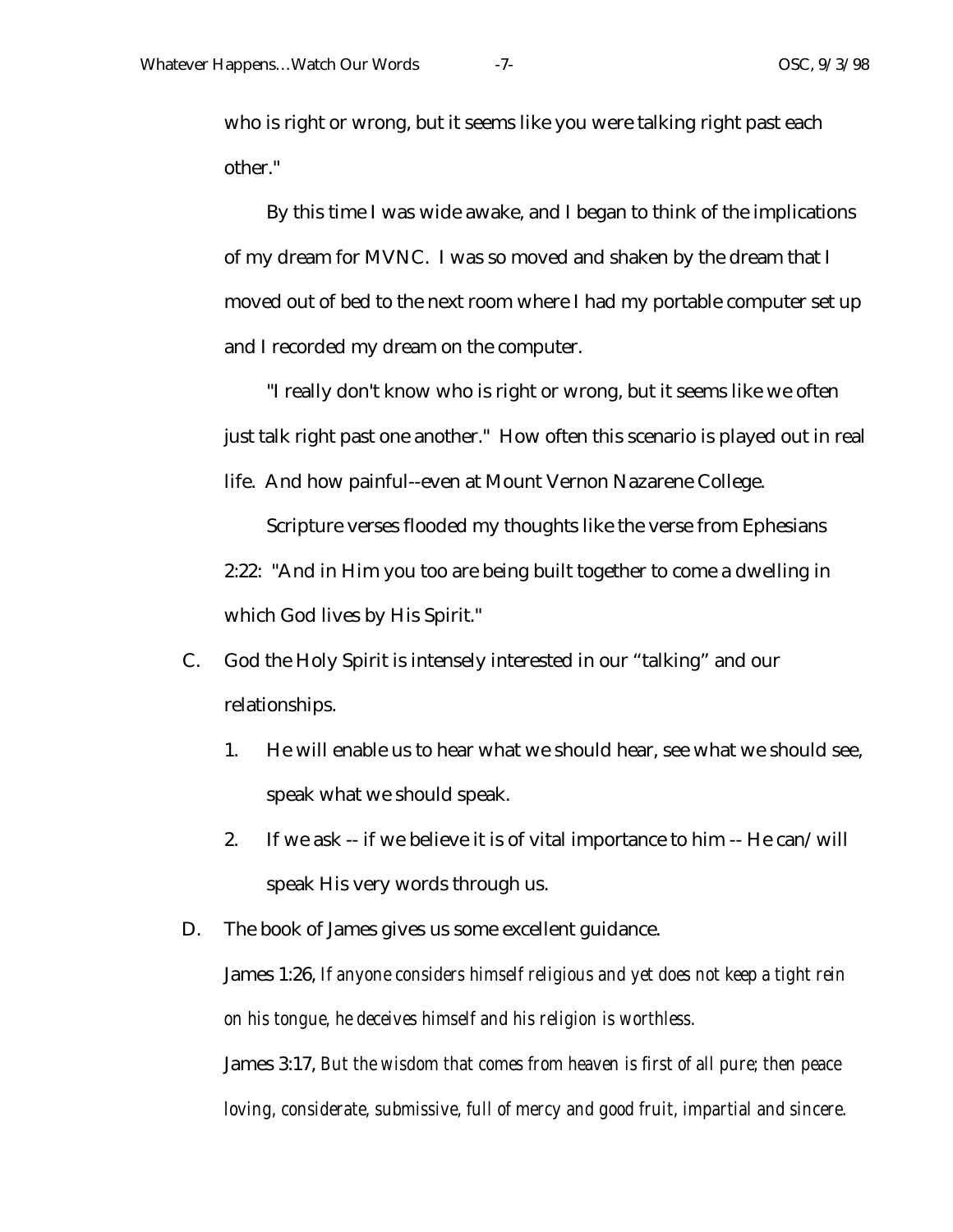James tells us that wisdom that comes from the Lord "is shown by deeds done in humility."

- E. Do you really believe that in Christ you and those with whom you differ- you too--by God's plan are being built together--really--to become a dwelling in which god lives--right here at MVNC--by His Spirit? That's the key--by **His** Spirit.
- F. All of the potential for misunderstanding on a Christian college campus should drive us to our knees with the prayer of "Lord, teach us to pray."
	- 1. By Your Spirit, teach me to pray ... for my roommate.
	- 2. By Your Spirit, teach me to pray ... for my teachers, or students, or colleagues.
	- 3. By Your Spirit, teach me to pray ... for those in the dorm, apartment, office, or class.
	- 4. By Your Spirit, teach me to pray ... for staff and administrators whom I do not understand or even appreciate.
	- 5. By Your Spirit, teach me to pray ... for our chaplain who may lead the chapel services or preach in ways I do not like or understand.
	- 6. By Your Spirit, teach me to pray ... for the school president who tries to balance all of the expectations on campus--many of them conflicting expectations between students, faculty, staff, parents, trustees, and administration--while keeping a vision for the institution before the faculty, staff, and trustees.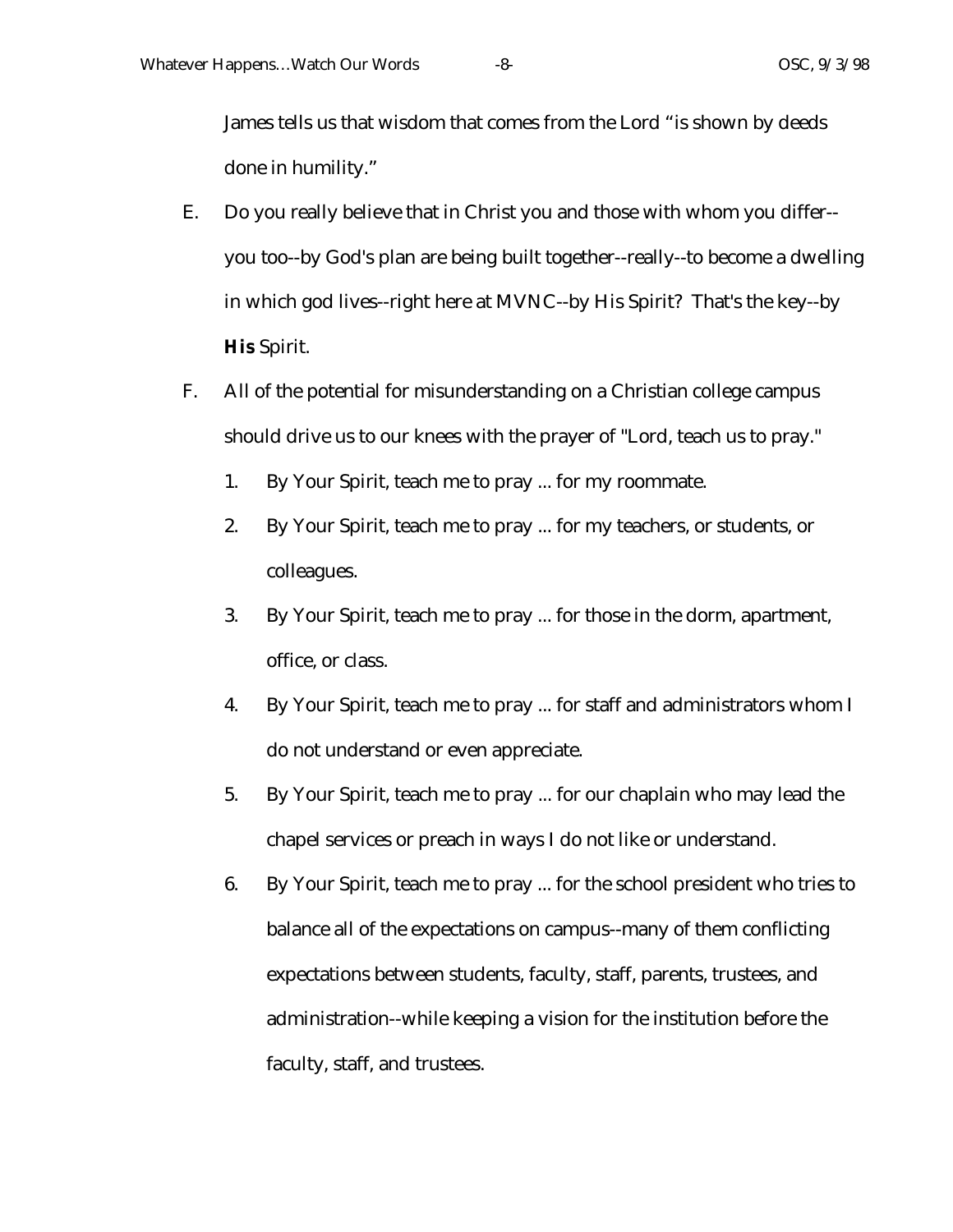- 7. By Your Spirit, teach me to pray ... for myself, in ways that are pleasing to God.
	- a. from give me, to make me--"Lord make me an instrument of Thy peace" (shalom);
	- b. from "my" way, to "your" will--"I'll say yes, Lord, yes to Your will and to Your way;"
	- c. from a focus on God's gifts to me, to a passion for his blessing on me--"Lord, make me a blessing to someone...today."

## **Conclusion**

- Paul is concerned with the role of words exchanged between individuals within the body.
- In the midst of everyday dialog, God's grace and power should flow through words used.
- Back to my dream. I don't want to forget the key statements in the dream.

"You will never understand, you are not from here."

"It seems like you were just talking past one another."

- These statements can and will characterize us at MVNC if:
	- a. We stay in our own little world.
	- b. We stay with our own little circle of friends.
	- c. We stay in our rooms.
	- d. We stay in our own little comfort zone.
- These statements can and will characterize us at MVNC...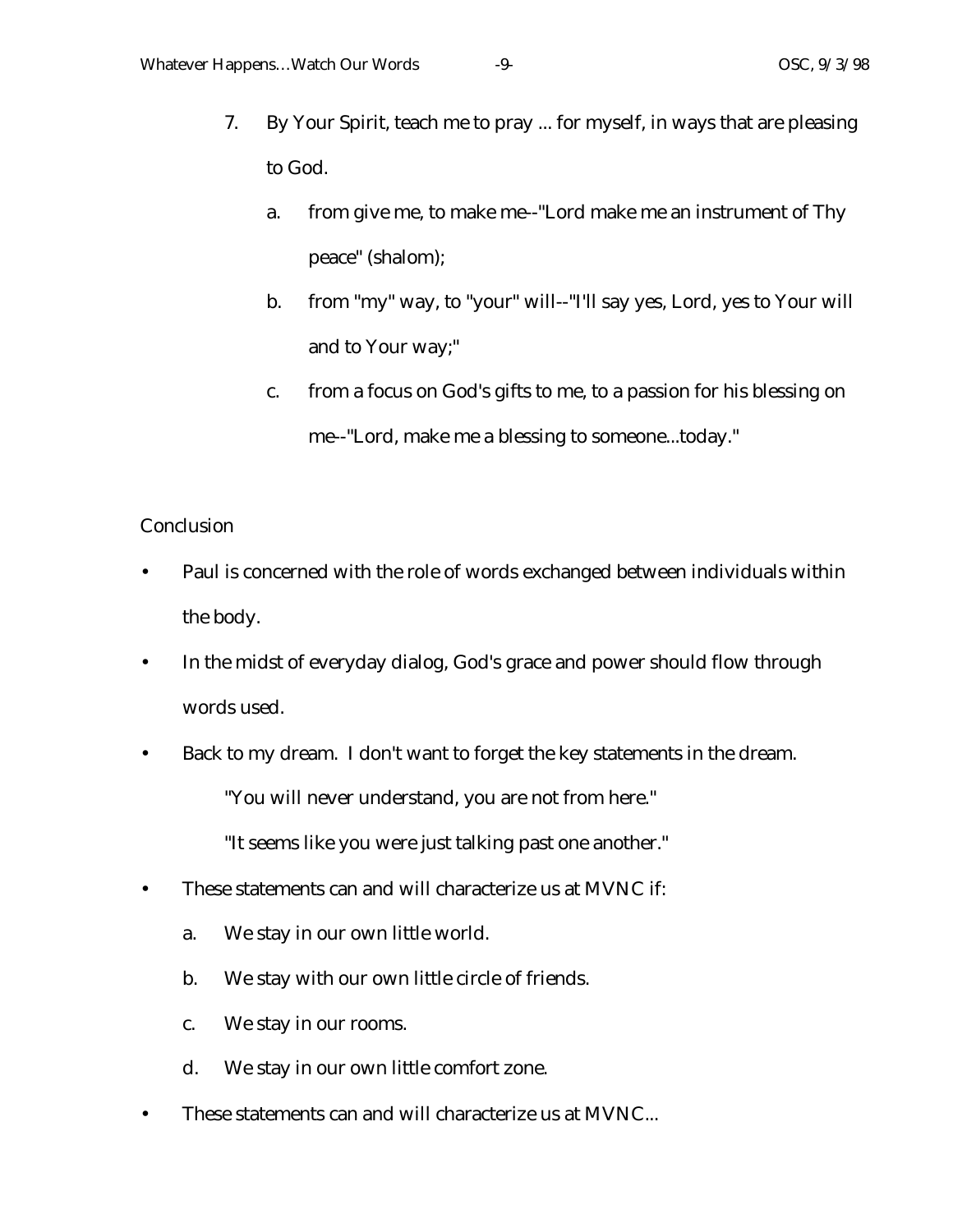- a. ...if we fail to work consistently at putting our Christian faith to work at the daily pressure points.
- b. ...if we fail to listen, to try to understand, to strive for win/win solutions.
- c. ...if we fail to pray daily for those "who are just different from us."
- d. ...if we fail to believe that "in Him (Christ) you and I...are being built together (only God knows how) to become a dwelling--a beautiful, diverse Christian community--in which God--God Himself--lives by His Spirit--His very own presence."
- I want to leave the presence of other people with them...
	- a. feeling better about themselves
	- b. thinking clearer about their situation
	- c. growing stronger in their faith
- I want to be remembered as one who...
	- a. accepts others (warts & all), not rejects them
	- b. encourages them, not discourages them
	- c. uplifts individuals, not undermines them
	- d. is positive rather than negative
	- e. is supportive rather than destructive
- I really want to be focused on the future, not the past
	- a. on the other person, not on myself
	- b. on possibilities, not problems
	- c. on dreams and visions, not on limitations and liabilities
- Because You are pleased, O God, when I reflect Jesus in the words I speak...